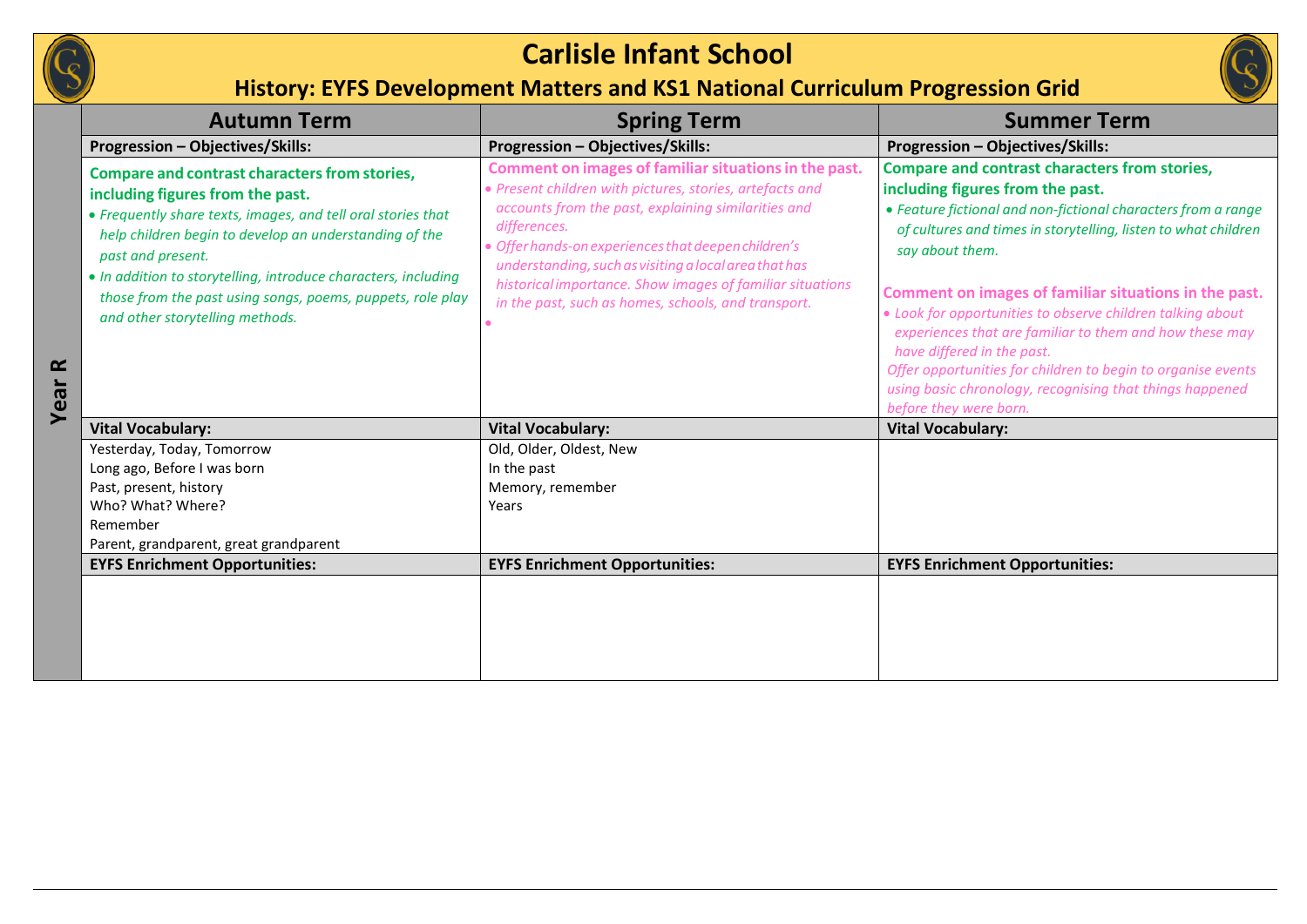| <b>Skills</b><br>Н<br>Year                                            | <b>CHRONOLOGY</b><br>C1 Sequence events or objects in<br>chronological order                                                                                                                                                                                                                                                                                                                                                                                                      | <b>RANGE AND DEPTH OF</b><br><b>HISTORICAL KNOWLEDGE</b><br>K1 Begin to describe similarities<br>and differences in artefacts<br>K2 Drama - why people did things<br>in the past<br>K3 Use a range of sources to find<br>out characteristic features of the<br>past |                             | <b>INTERPRETATIONS OF HISTORY</b><br>I1 Begin to identify different ways<br>to represent the past (e.g. Photos,<br>stories, adults talking about the<br>past)                                                                                                                                                                                                                                                                                                                                                                                                                                                                                                                                                                                                                                                                                                                                                                                                                                                                                                                                                                                                                                                                               | as possible<br>literacy)<br>objects | <b>HISTORICAL ENQUIRY</b><br>E1 Sort artefacts "then" and "now"<br>E2 Use as wide a range of sources<br>E3 Speaking and listening (links to<br>E4 To ask and answer questions<br>related to different sources and | <b>ORGANISATION AND</b><br><b>COMMUNICATION</b><br>OC1 Time lines (3D with objects/<br>sequential pictures)<br><b>OC2 Drawing</b><br>OC3 Drama/role play<br>OC4 Writing (reports, labelling,<br>simple recount)<br>OC5 ICT                                                                                   |
|-----------------------------------------------------------------------|-----------------------------------------------------------------------------------------------------------------------------------------------------------------------------------------------------------------------------------------------------------------------------------------------------------------------------------------------------------------------------------------------------------------------------------------------------------------------------------|---------------------------------------------------------------------------------------------------------------------------------------------------------------------------------------------------------------------------------------------------------------------|-----------------------------|---------------------------------------------------------------------------------------------------------------------------------------------------------------------------------------------------------------------------------------------------------------------------------------------------------------------------------------------------------------------------------------------------------------------------------------------------------------------------------------------------------------------------------------------------------------------------------------------------------------------------------------------------------------------------------------------------------------------------------------------------------------------------------------------------------------------------------------------------------------------------------------------------------------------------------------------------------------------------------------------------------------------------------------------------------------------------------------------------------------------------------------------------------------------------------------------------------------------------------------------|-------------------------------------|-------------------------------------------------------------------------------------------------------------------------------------------------------------------------------------------------------------------|--------------------------------------------------------------------------------------------------------------------------------------------------------------------------------------------------------------------------------------------------------------------------------------------------------------|
| Objectives/Skills<br>Progression<br>$\blacktriangleright$<br>ear<br>≻ | <b>Autumn Term</b><br>The lives of significant individuals in the past who<br>have contributed to national and international<br>achievements.<br>Key Focus Skills - C1, OC1, I1, E4<br>• Explore the life of the Antarctic explorer - Captain Robert<br><b>Falcon Scott</b><br>• Compare the life and journey faced by - Matthew Henson<br>• Place image of Scott on class timeline between 'Dinosaurs<br>on Earth' and 'I was born'<br>• Focus on diary as key historical source |                                                                                                                                                                                                                                                                     | national life<br>dinosaurs? | <b>Spring Term</b><br><b>Changes within living memory. Where appropriate,</b><br>these should be used to reveal aspects of change in<br>Key Focus Skills - C1, OC1, E2, E3, E4, 11<br>• Learn about Laika - experimental space travel<br>• Focus on significance of moon landing<br>• Invite relative to discuss memories of moon landing<br>The lives of significant individuals in the past who<br>have contributed to national and international<br>achievements. Some should be used to compare<br>aspects of life in different periods<br>Key Focus Skills - C1, OC1, E2, E3, E4, K2, OC4, OC5<br>• Explore the life and achievements of Neil Armstrong<br>• Focus on the work of Katharine Johnston to<br>contribute to the moon landing<br>• Make comparisons with Tim Peake's experiences<br>• Explore the life and achievements of Mary Anning<br>Understand methods of historical enquiry - different<br>types of information and which ones are accurate.<br>Key Focus Skills - E2, E3, E4<br>• Explore the sources of evidence we have related to<br>the moon landing<br>• Look at contrasting evidence in relation to moon<br>landing - consider conspiracy theories<br>• What evidence is available to prove the existence of |                                     | their own locality.<br>including the history of our school<br>• Explore life of Alan Turing - local resident<br>• Look at history of Bushy Park                                                                   | <b>Summer Term</b><br>Significant historical events, people and places in<br>Key Focus Skills - C1, K2, K3, E1, OC2, OC3, OC4, OC5<br>• Focus on key historical events from Hampton's past -<br>• Compare how Hampton Hill High Street has evolved in the<br>past two centuries looking at maps/photographs. |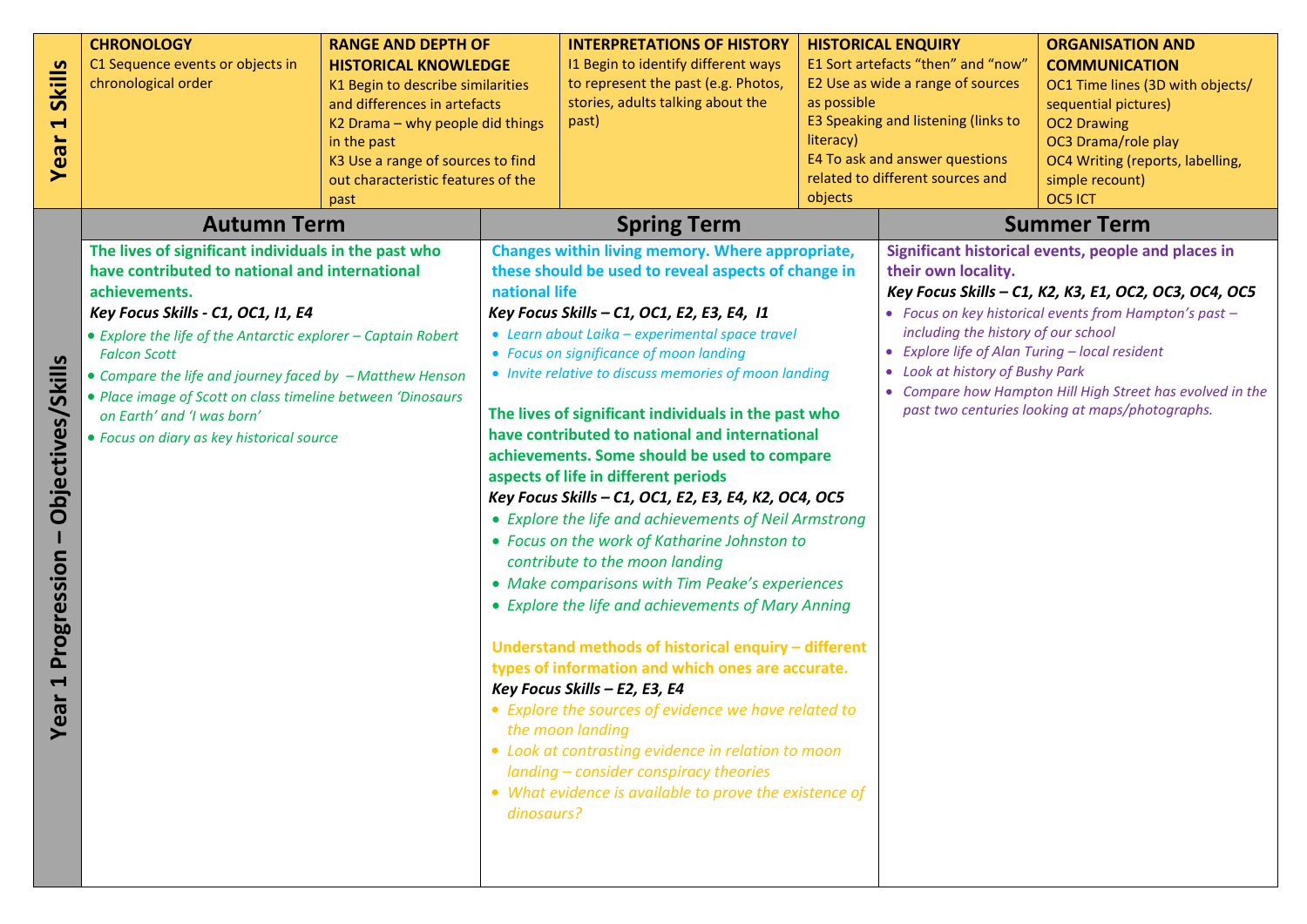| People, significant individuals<br>Orbit, Laika, space, Russia, Sputnik<br>Hampton, local, change                                                                          |                                              |  |
|----------------------------------------------------------------------------------------------------------------------------------------------------------------------------|----------------------------------------------|--|
| Neil Armstrong, Buzz Aldrin, Michael Collins, astronaut,<br>Previous, memories<br>Achievement                                                                              |                                              |  |
| Apollo 11 Katharine Johnston, NASA, Mathematician,<br>Resident(s), Alan Turing, mathematician, code, war, Enigma<br>Explorer, team, expedition, Discovery, Terra Nova<br>Н |                                              |  |
| equations, female, achievements<br>Photographs, diary, letter                                                                                                              | Compare, maps, photographs, buildings, shops |  |
| ear<br>Timeline, sources, evidence<br>Tim Peake<br><b>Bushy Park</b>                                                                                                       |                                              |  |
| Hoax, evidence, proof                                                                                                                                                      |                                              |  |
| <b>Year 1 Enrichment Opportunities:</b><br><b>Year 1 Enrichment Opportunities:</b><br><b>Year 1 Enrichment Opportunities:</b>                                              |                                              |  |
|                                                                                                                                                                            |                                              |  |
|                                                                                                                                                                            |                                              |  |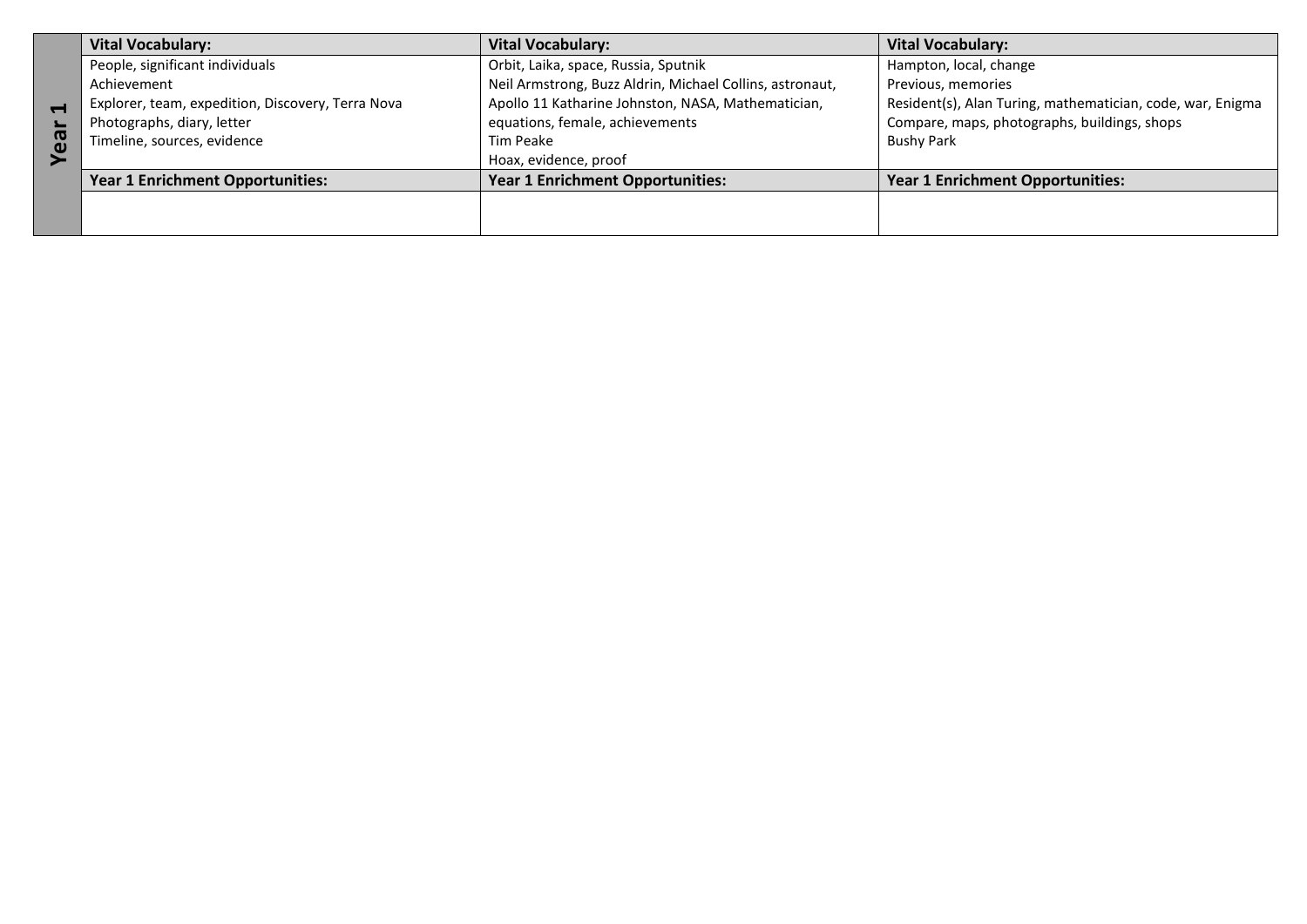| <b>Skills</b><br>$\mathbf{\Omega}$<br>Year                                          | <b>CHRONOLOGY</b><br>C1 Sequence artefacts closer<br>together in time<br>C2 Sequence events<br>C3 Sequence photos etc from<br>different periods of their life<br>C4 Describe memories of key<br>events in lives                                                                                                                                                                                                                                                                                                                                                                                                                                                                                                               | <b>RANGE AND DEPTH OF</b><br><b>HISTORICAL KNOWLEDGE</b><br>K1 Find out about people and<br>events in other times<br>K2 Collections of artefacts -<br>confidently describe similarities<br>and differences<br>K3 Drama - develop empathy and<br>understanding (hot seating,<br>speaking and listening) |                                   | <b>INTERPRETATIONS OF HISTORY</b><br>11 Compare pictures or<br>photographs of people or events in<br>the past<br>I2 Able to identify different ways<br>to represent the past                                                                                                                                                                                                                                                                                                                                                                                                                                                                                                                                                                                       | find answers<br>artefacts<br>E3 Use of time lines<br>sources | <b>HISTORICAL ENQUIRY</b><br>E1 Use a source $-$ why, what, who,<br>how, where to ask questions and<br>E2 Sequence a collection of<br>E4 Discuss the effectiveness of        | <b>ORGANISATION AND</b><br><b>COMMUNICATION</b><br>OC1 Class display/ museum<br><b>OC2 Annotated photographs</b><br>OC3 ICT                                                                                                                                                                                                                                                                                                                                                                                                                                             |
|-------------------------------------------------------------------------------------|-------------------------------------------------------------------------------------------------------------------------------------------------------------------------------------------------------------------------------------------------------------------------------------------------------------------------------------------------------------------------------------------------------------------------------------------------------------------------------------------------------------------------------------------------------------------------------------------------------------------------------------------------------------------------------------------------------------------------------|--------------------------------------------------------------------------------------------------------------------------------------------------------------------------------------------------------------------------------------------------------------------------------------------------------|-----------------------------------|--------------------------------------------------------------------------------------------------------------------------------------------------------------------------------------------------------------------------------------------------------------------------------------------------------------------------------------------------------------------------------------------------------------------------------------------------------------------------------------------------------------------------------------------------------------------------------------------------------------------------------------------------------------------------------------------------------------------------------------------------------------------|--------------------------------------------------------------|------------------------------------------------------------------------------------------------------------------------------------------------------------------------------|-------------------------------------------------------------------------------------------------------------------------------------------------------------------------------------------------------------------------------------------------------------------------------------------------------------------------------------------------------------------------------------------------------------------------------------------------------------------------------------------------------------------------------------------------------------------------|
| Objectives/Skills<br>Progression<br>$\overline{\mathbf{N}}$<br>$\tilde{\mathbf{a}}$ | <b>Autumn Term</b><br>Events beyond living memory that are significant<br>nationally or globally<br>Key Skills Focus - C2, K1, K3, E1, E3, OC2<br>• Study the events of the journey and sinking of the Titanic<br>• Describe similarities and differences between the past and<br>present<br>• Include image of Titanic onto class timeline<br>The lives of significant individuals in the past who<br>have contributed to national and international<br>achievements. Some should be used to compare<br>aspects of life in different periods<br>Key Skills Focus - K1, K3<br>• Explore the life of the naturalist - Charles Darwin<br>• Compare the life and experiences of modern naturalist -<br><b>David Attenborough</b> |                                                                                                                                                                                                                                                                                                        | achievements.<br>with Elizabeth 1 | <b>Spring Term</b><br>Events beyond living memory that are significant<br>nationally or globally<br>Key Skills Focus - C2, K1, K2, K3, I1, I2<br>• Add BoH to class timeline<br>• Study the events of the Battle of Hastings<br>Understand methods of historical enquiry - different<br>types of information and which ones are accurate.<br>Key Skills Focus - E1, E2, E3, E4, OC3<br>• Recognise the limitations of evidence from a period<br>so long ago (Bayeux Tapestry)<br>• Ask/Answer questions about this period<br>The lives of significant individuals in the past who<br>have contributed to national and international<br>Key Skills Focus - C2, 11, E1<br>• Study the monarch William the Conqueror and compare<br>• Identify their key achievements |                                                              | nationally or globally<br>• Use various sources to deduct information<br>achievements.<br>and Amelia Earhart<br>• Use various sources to deduct information<br>national life | <b>Summer Term</b><br>Events beyond living memory that are significant<br>Key Skills Focus - C1, C2, K1, K2, K3, E1, OC2<br>• Study the achievements of The Wright Brothers<br>• Consider significance of Amelia Earhart's journeys<br>The lives of significant individuals in the past who<br>have contributed to national and international<br>Key Skills Focus - C1, C2, K1, K2, K3, E1, OC2<br>• Study the lives and achievements of The Wright Brothers<br>Changes within living memory. Where appropriate,<br>these should be used to reveal aspects of change in |